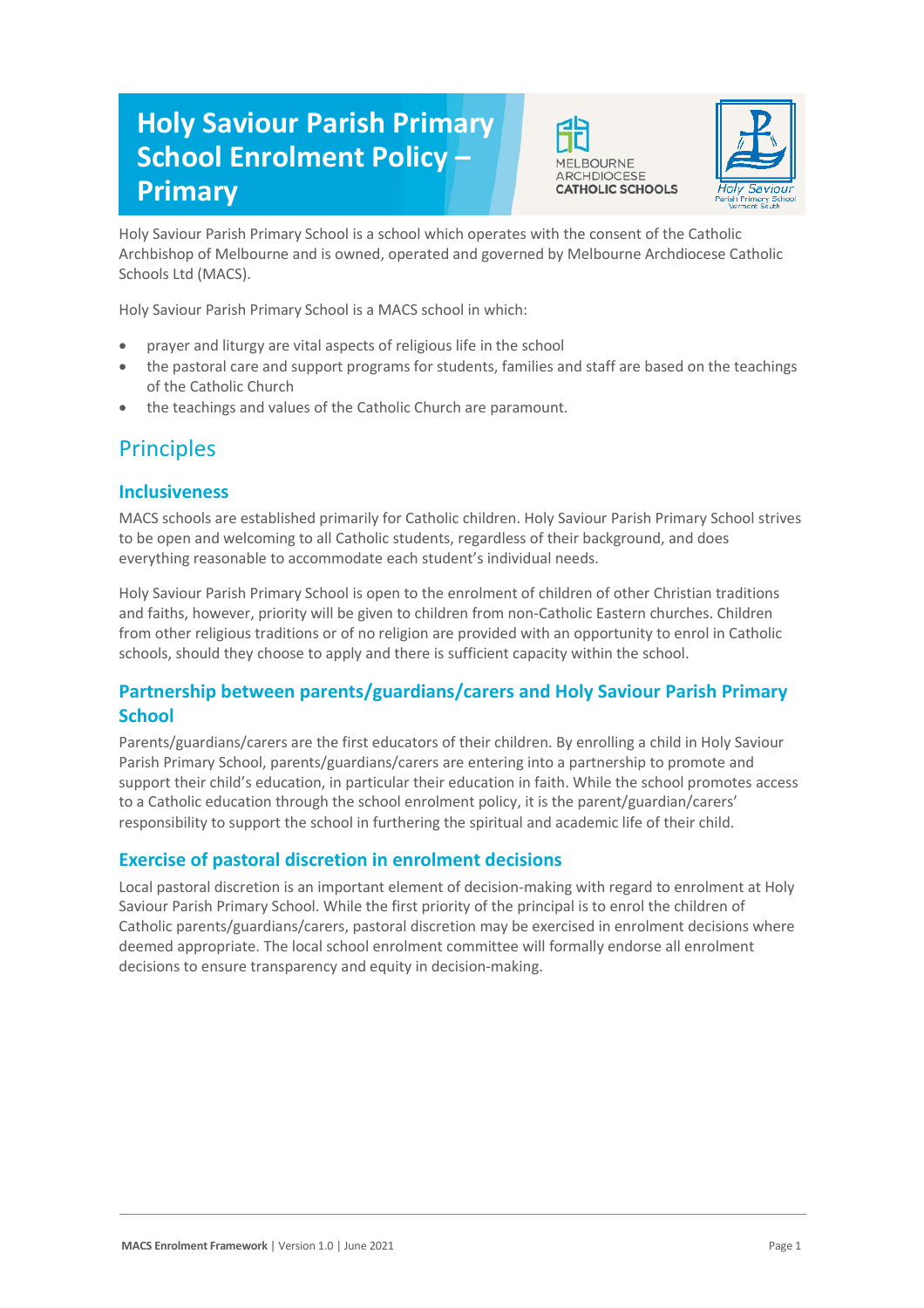### **Priority enrolment**

There is an agreed order of priority for enrolment in MACS schools, which must be followed in the enrolment policy and procedures. As systemic Catholic schools, the first priority of Catholic schools is the provision of a Catholic education for Catholic children.

The order of priority for MACS primary schools is:

- 1. Catholic children who are residents of the parish
- 2. siblings of children already enrolled in the school
- 3. Catholic children who are not residents of the parish but are recognised as parishioners by the parish priest
- 4. Catholic children from other parishes (for pastoral reasons)
- 5. children from non-Catholic Eastern churches (i.e. Greek Orthodox, Coptic Orthodox, Ukrainian Orthodox, Russian Orthodox, Serbian Orthodox and other Orthodox) who are residents of the parish
- 6. children from non-Catholic Eastern churches (i.e. Greek Orthodox, Coptic Orthodox, Ukrainian Orthodox, Russian Orthodox, Serbian Orthodox and other Orthodox) who reside outside the parish
- 7. other Christian children who are residents of the parish
- 8. other Christian children who reside outside the parish
- 9. non-Christian children who are residents of the parish
- 10. non-Christian children who reside outside the parish.

## **Definitions**

#### **Catholic child**

For the purpose of enrolment in a Catholic school, a child is considered to be Catholic if they are a member of the Catholic Church, usually established by a Certificate of Baptism.

#### **Enrolment catchment area**

The enrolment catchment area is a defined area from which a school enrols students as officially designated to a school by MACS. The parish for Holy Saviour Parish Primary School is Vermont South/Glen Waverley North. In parishes with more than one primary school, the catchment for each school is determined by the parish in consultation with MACS.

Enrolment is subject to the maximum capacity of the school.

#### **Orthodox child**

For the purpose of enrolment in a Catholic school, a child is considered to be Orthodox if they are a member of a non-Catholic Eastern church, including Greek Orthodox, Coptic Orthodox, Ukrainian Orthodox, Russian Orthodox, Serbian Orthodox and other Orthodox.

#### **Parish**

'Parish' refers to the local parish as defined by its geographical boundaries and student location is based on home address.

## Parental Responsibilities

At the time of enrolment at Holy Saviour Parish Primary School, parents/guardians/carers make a commitment to provide ongoing support for their child's Catholic education. In particular, parents/guardians/carers are asked to make an explicit commitment to the following responsibilities:

 complete the school's enrolment form and ensure it is returned by the due date. This does not guarantee enrolment in the school